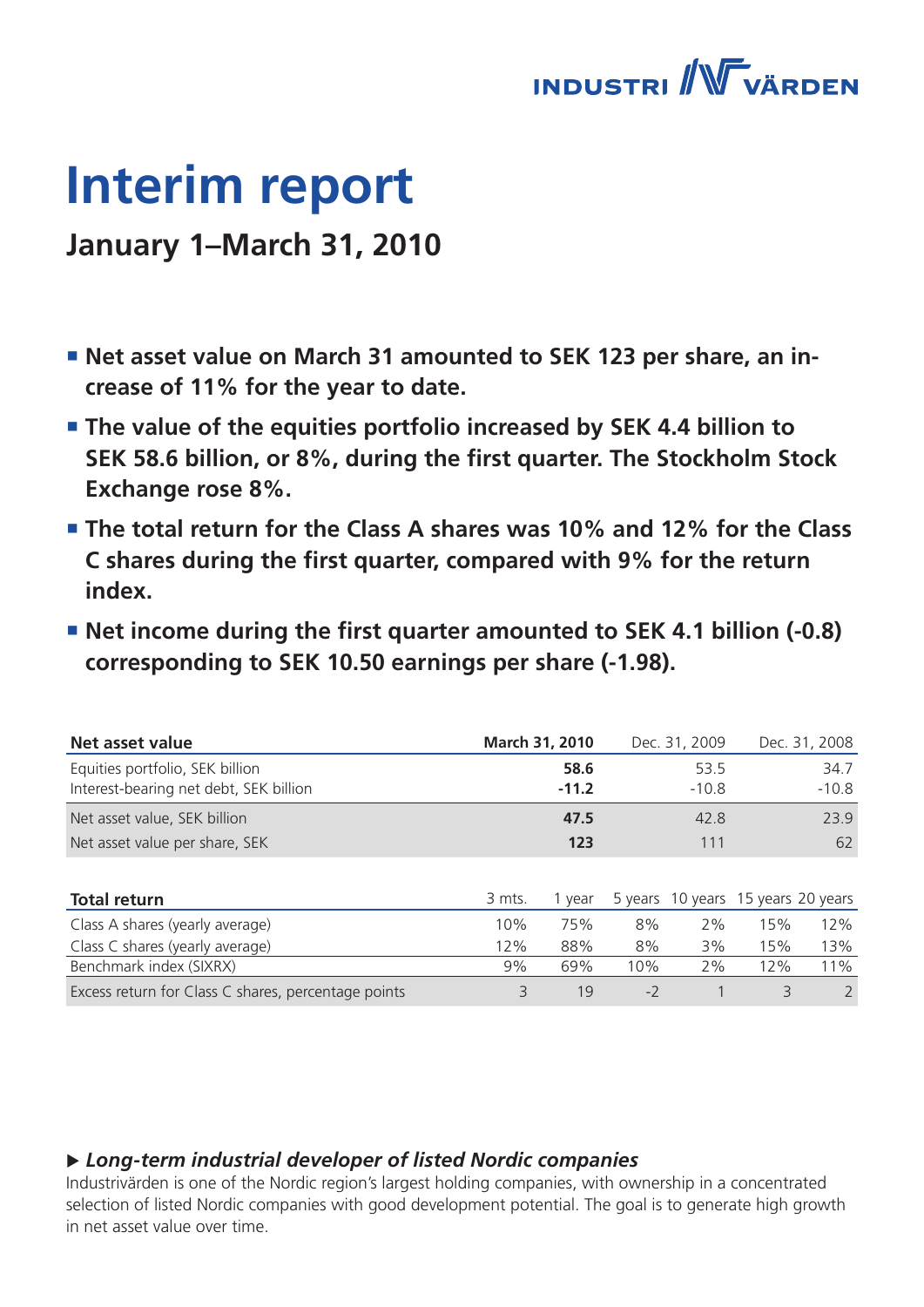### **Continued favorable development in general**

### **Recovery with regional differences**

The recovery of the world economy continues. The World Trade Organization's latest global trade figures point to the fastest recovery ever in global trade – up 8% after a record decline of 12% in 2009. To achieve the level that was reached in 2008 would require a gain of 14% in 2010, which with the expected rate of growth would take two years. The recovery that is currently taking place is however one with large regional differences. This is illustrated by the very strong development we are seeing in Asia, compared to the weak recovery in Europe. Southern Europe is a case in point, which is also showing high unemployment figures.

The recovery that is now taking place primarily in the U.S. and Europe still rests on a relatively weak foundation. In large part it is government deficits pared with abnormally low short-term interest rates that is buoying demand and investment activity. Scaling back these finance policies without hurting the recovery will be a difficult balancing act for governments and central banks. A hasty scale-back would risk disrupting the recovery, at the same time that delayed action risks creating increased inflation. The balance in the global economy is now shifting at an ever-faster pace as the three previously entirely dominant areas – the U.S., Western Europe and Japan – are decreasing in relative strength. This applies above all for the growth component, to the benefit of the rest of Asia and rapidly growing regions in other parts of the world. Even though this could give rise to shifts in political strength positions, it is a healthy development that will lower dependence on a handful of dominant economies.

During the quarter we witnessed the first true test of the European Monetary Union and the euro. The fundamental problems of a currency union between countries with varying economic conditions have been exposed by the situation in Greece. Galloping deficits in government finances and downgraded credit ratings have had major repercussions. Unfortunately, this is the situation in several EMU countries primarily in southern Europe. A frail EMU cooperation, together with further capital adequacy requirements in continental Europe's already weak banking system, could delay or weaken the recovery in Europe. In the longer perspective, this could lead to the euro zone losing in relative strength against the other, major economic blocs. This points to a continued weakening of the euro against the Swedish krona and other currencies. In the U.S., the recession appears to have ebbed, but the country as well as the EMU area is facing major challenges in the years ahead, with a massive government budget deficit and high unemployment.

### **Adaptation work and strengthened market positions**

As for large parts of industry in general, our portfolio companies have addressed the sharp drop in demand that followed the financial crisis through various forms of action programs. Even though the last 18 months have been largely characterized by financing matters and cost-cutting, extensive work has been dedicated on strengthening existing market positions. As owners, we put great emphasis on ensuring that our portfolio companies continuously seek to strengthen their relative competitiveness. Naturally, today it is still too early to evaluate the recent work carried out, but indications are strong that several of our portfolio companies further strengthened their market positions during the financial crisis.

Handelsbanken, Ericsson and SCA are three prime examples. Thanks to a consistently applied business model and high level of customer satisfaction, Handelsbanken has further strengthened its positions. Through acquisitions, Ericsson has become North America's leading supplier of mobile systems at the same time that it has established a strong position in the fast-growing services segment and consolidated its leadership in mobile infrastructure through continued investment in R&D. SCA has with great success adapted its product portfolio to areas with higher profitability.

### **Convertible loan of SEK 5 billion with favorable terms**

In January Industrivärden issued a five-year convertible loan worth SEK 5 billion with favorable terms. The issue, which was directed at European investors focused on convertible instruments, was oversubscribed, which is a sign of Industrivärden's high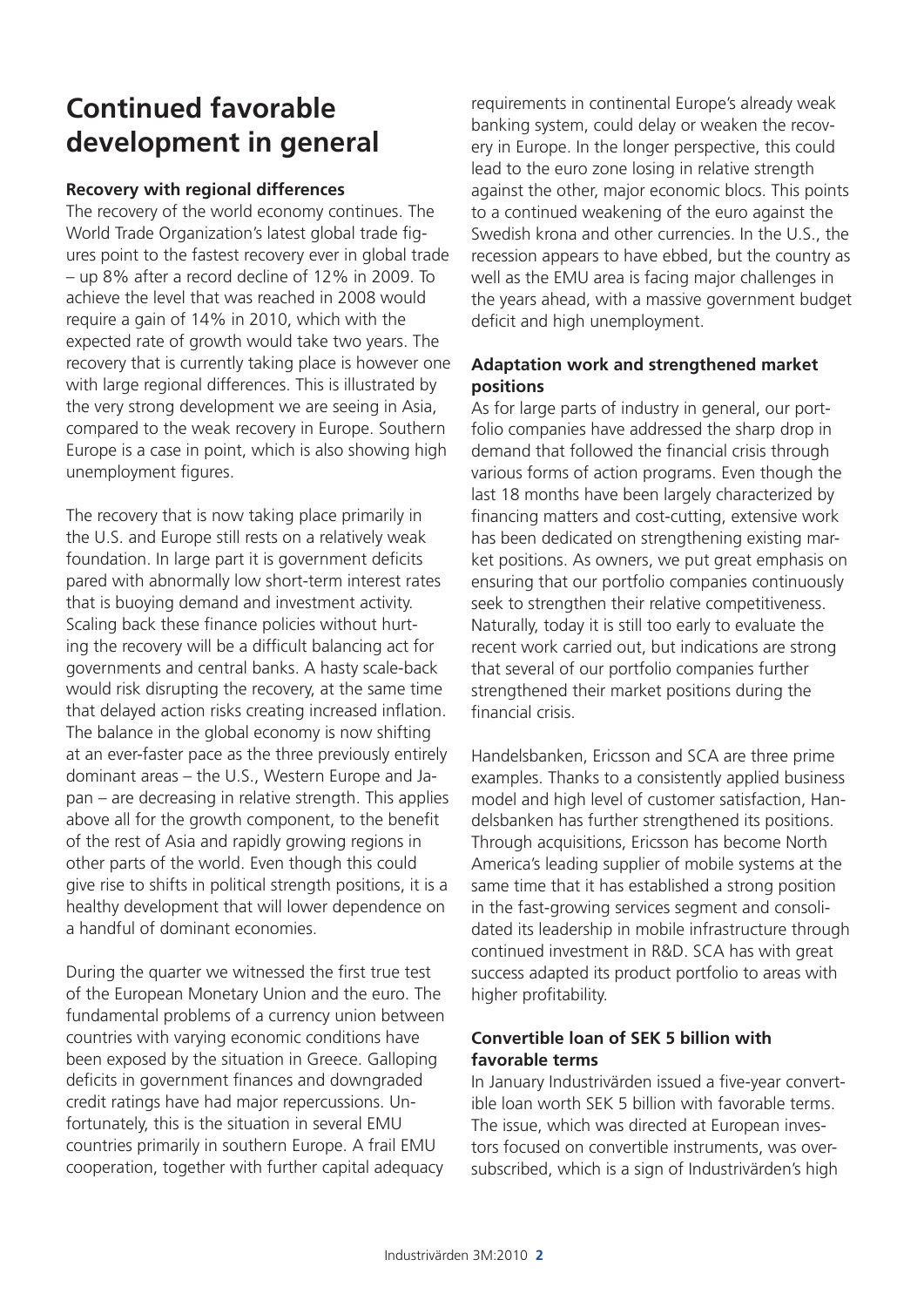credit rating, among other things. The issuance is a source of favorable financing and gives us the opportunity to strengthen our capital base in the future. Through this loan we have further increased our flexibility and preparedness to capture attractive investment opportunities. This type of directed convertible issue in the specialized European convertible market is a relatively new form of financing in Sweden, so it is gratifying that Industrivärden was able to use an alternative, cost-effective source of financing.

### **Transactions during the quarter**

During the first quarter we took advantage of opportunities to buy shares at prices that we estimate to be interesting, primarily in Sandvik and SSAB. Our short-term trading generated a profit of SEK 47 M.

#### **Favorable performance for Industrivärden**

Net asset value grew by SEK 4.7 billion during the quarter, an increase of 11% compared with 9% for the total return index. The total return was 10% for the Class A shares and 12% for the Class C shares. The long-term return is favorable and measures up well to the market average. That many investors have realized this is shown above all by the stream of new shareholders. During the last five years we have attracted 11,600 new shareholders and Industrivärden today has approximately 50,000 shareholders.

### **Troubling development in the area of accounting**

There are advantages with the development that has taken place in the area of accounting during the last 10–20 years, where IFRS has emerged as a global accounting standard. The strength of IFRS is that its rules are principle-based, compared with U.S. GAAP, which is considerably more extensive and detail-regulated. The major breakthrough took place as a result of the EU's requirement for IFRS accounting for listed companies in the member nations. We are now facing an sweeping renewal of IFRS – much of it driven by the ambition to come closer to the long-term goal of achieving harmonization with U.S. GAAP. For many, the process comes across as being technocratic, and its development differs in an alarming way from the accounting tradition that we are used to in the Nordic region and Continental Europe.

It is certainly time for a renewed evaluation of the goals and pace of development of IFRS. This can only be done in a cooperation between major companies in Europe. Industrivärden will take its part of the common responsiability in this process.

*Anders Nyrén President and CEO*

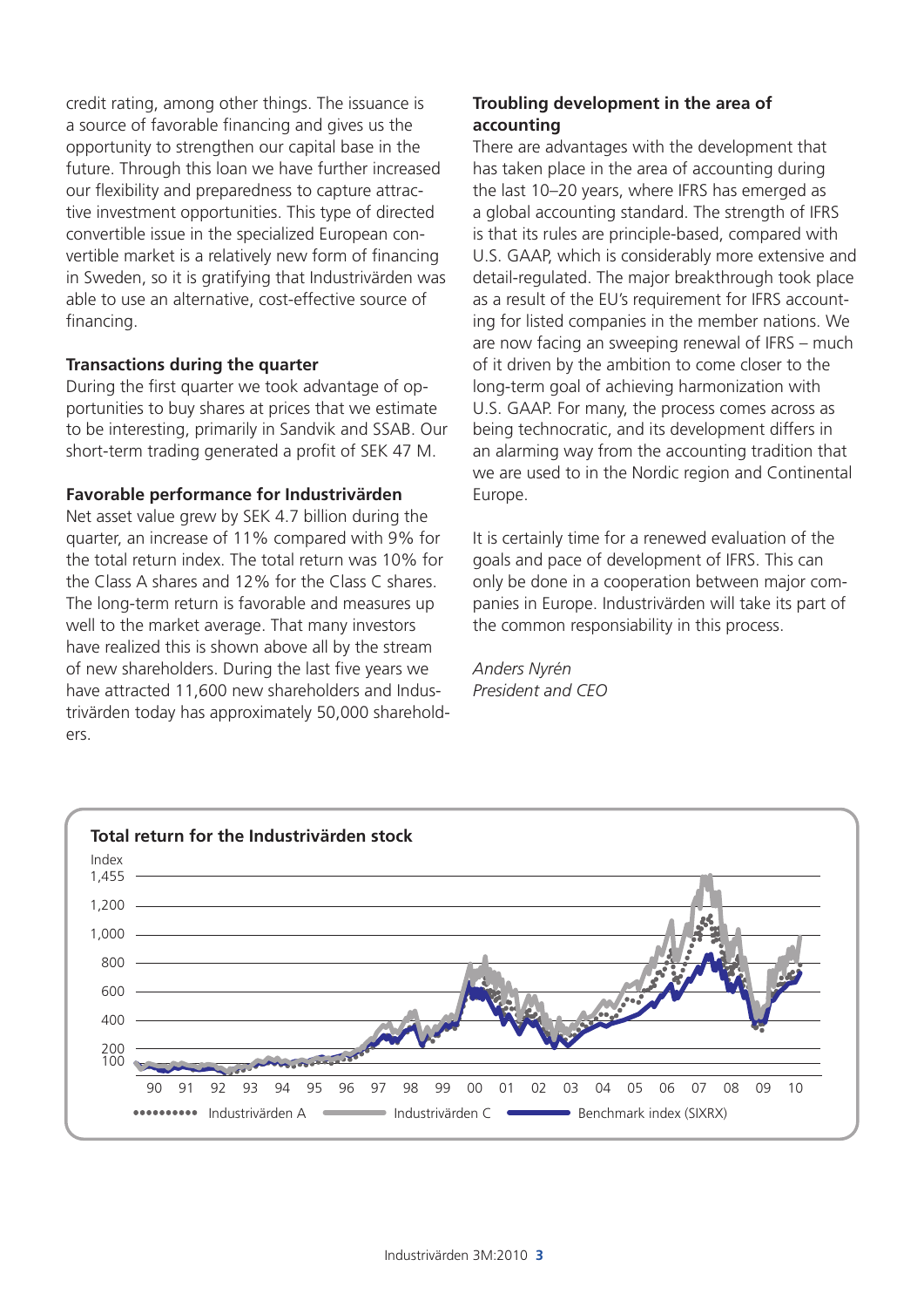#### **Net asset value**

Net asset value was SEK 47.5 billion (23.1) at March 31, 2010, an increase of SEK 4.7 billion for the year to date. Net asset value per share increased by SEK 12 to SEK 123 per share (60), or by 11%. During the same period, the total return index (SIXRX) rose 9%.

### *Equities portfolio*

During the first quarter, the value of the equities portfolio grew by SEK 4.4 billion, or 8%, to SEK 58.6 billion. The total return for the portfolio during the same period was 8%, compared with 9% for the total return index (SIXRX).

### *Net debt and liquidity*

Interest-bearing net debt was SEK 11.2 billion at March 31, 2010. The debt-equity ratio was 19.0%, and the equity ratio was 75% (77%). After full conversion of outstanding convertible loans, corresponding to SEK 4.4 billion, the debt-equity ratio amounts to 11.5%.

The convertible loan is currency hedged, entailing that translation effects on loans, investments, and cash and cash equivalents do not affect net asset value.

Interest-bearing liabilities have an average duration of approximately four years and carry an average interest rate of 3.7%. Loans of SEK 2.1 billion will mature in 2010. Cash and cash equivalents including short-term interest-bearing investments amount to SEK 2.7 billion.

|                           |               |                      | March 31, 2010 |                |              |                | Dec. 31, 2009 |                |
|---------------------------|---------------|----------------------|----------------|----------------|--------------|----------------|---------------|----------------|
| <b>Portfolio</b>          |               | Ownership in company |                | Share of port- | Market value |                | Market value  |                |
| companies                 | No. of shares | Capital, %           | Votes, %       | folio value, % | SEK M        | SEK/share      | SEK M         | SEK/share      |
| Handelsbanken A           | 63,791,409    | 10,2                 | 10,4           | 23             | 13,498       | 35             | 12,896        | 34             |
| Sandvik                   | 138,075,797   | 11,6                 | 11,6           | 21             | 12,461       | 32             | 11,701        | 30             |
| <b>SCAA</b>               | 45,100,000    | 10,0                 | 29,3           | 12             | 7,262        | 19             | 6,754         | 18             |
| <b>SCAB</b>               | 25,700,000    |                      |                |                |              |                |               |                |
| SSAB A                    | 53,025,552    | 16,4                 | 21,3           | 12             | 6,891        | 18             | 6,313         | 16             |
| SSAB B                    | 73,498        |                      |                |                |              |                |               |                |
| Ericsson A                | 76,680,600    | 2,3                  | 13,6           | 10             | 5,736        | 15             | 4,984         | 13             |
| Volvo A                   | 70,218,284    | 3,3                  | 8,5            | 9              | 5,057        | 13             | 4,283         | 11             |
| Volvo B                   | 500,000       |                      |                |                |              |                |               |                |
| Skanska A                 | 15,091,940    | 7,2                  | 27,6           | $\overline{7}$ | 4,018        | 10             | 3,533         | 9              |
| Skanska B                 | 15,529,660    |                      |                |                |              |                |               |                |
| Indutrade                 | 14,757,800    | 36,9                 | 36,9           | 4              | 2,435        | 6              | 1,992         | 5              |
| Höganäs B                 | 3,550,000     | 10,1                 | 8,1            |                | 705          | $\overline{2}$ | 582           | $\overline{2}$ |
| <b>Munters</b>            | 10,950,000    | 14,6                 | 14,6           |                | 569          | 2              | 510           | 1              |
| <b>Equities portfolio</b> |               |                      |                | 100            | 58,632       | 152            | 53,548        | 139            |
| Interest-bearing net debt |               |                      |                |                | 11,152       | 29             | 10,766        | 28             |
| Net asset value           |               |                      |                |                | 47,480       | 123            | 42,782        | 111            |
| Debt-equity ratio, %      |               |                      |                |                | 19.0         |                | 20.1          |                |
| Debt-equity ratio after   |               |                      |                |                |              |                |               |                |
| full conversion, %        |               |                      |                |                | 11.5         |                |               |                |

Market value pertains to Industrivärden's share of the respective portfolio companies' total market capitalization.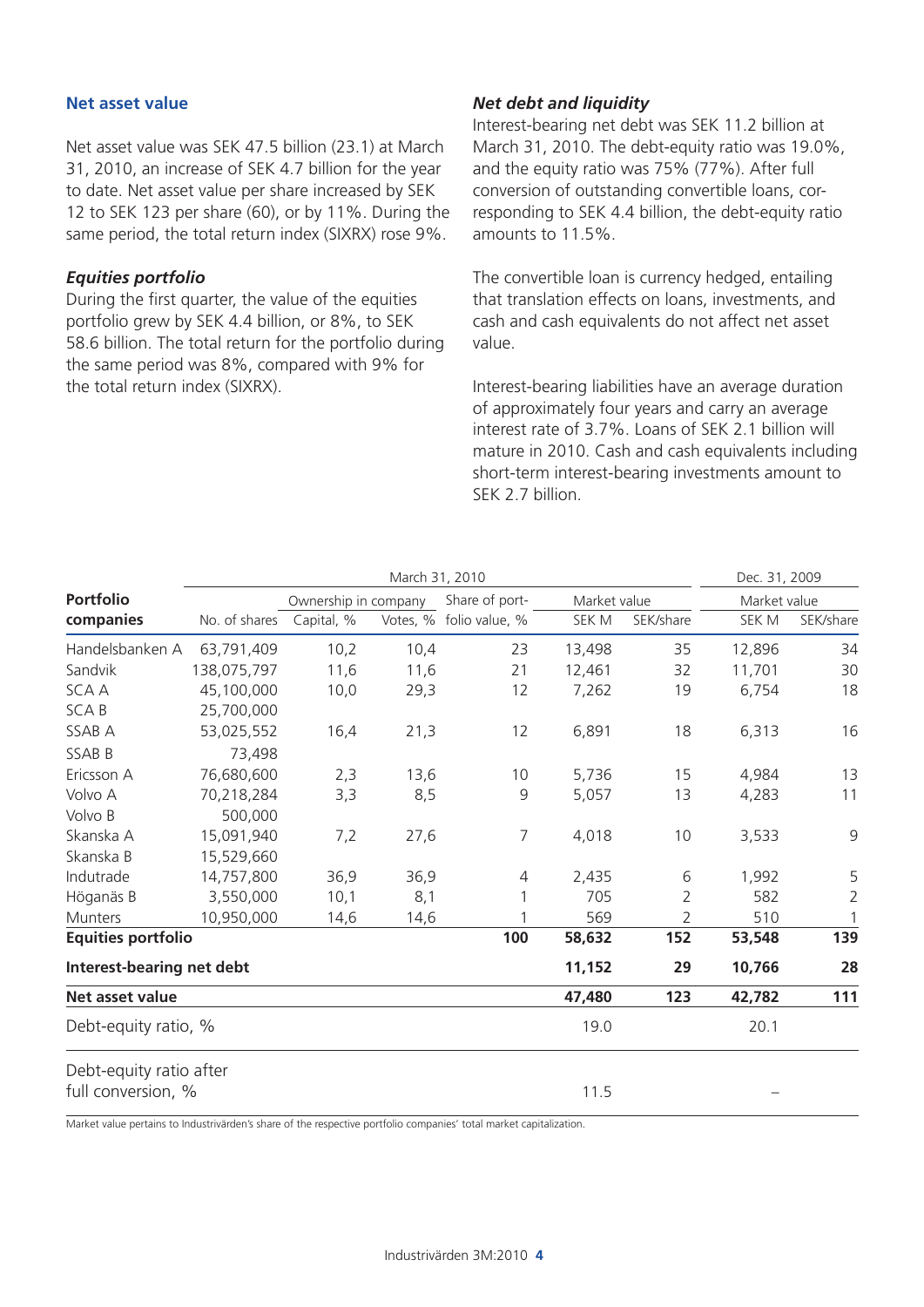### **Return and equity transactions**

#### *Total return*

Over time, Industrivärden's active ownership has generated competitive growth in value in the portfolio companies, entailing that over the long term, Industrivärden has been a good investment with a higher total return than the return index.

During the first quarter of 2010 the holdings in Indutrade, Höganäs, Volvo and Ericsson generated higher returns than the return index. On the whole, the total return of the equities portfolio was 8% or in level with the return index.

During the last five-year period, SSAB has generated a higher return than the return index, while Sandvik, Handelsbanken, Skanska, Volvo and SCA were on a par with the index.

For the ten-year period, most of the portfolio companies delivered a total return above the return index. Ericsson has generated a total return that is below the index.

The total return for Industrivärden's stock for various time periods is shown in a table on the first page.

|                            | Total return<br>Jan.-March 2010 | Average annual<br>total return, % |            |                                     |
|----------------------------|---------------------------------|-----------------------------------|------------|-------------------------------------|
| <b>Portfolio companies</b> |                                 |                                   | Five years | Ten years                           |
|                            | SEK billion                     | $\%$                              |            | Mar. '05-Mar. '10 Mar. '00-Mar. '10 |
| Indutrade                  | 0.4                             | 22                                |            |                                     |
| Höganäs                    | 0.1                             | 21                                | 5          | 6                                   |
| Volvo                      | 0.7                             | 17                                | 9          | 10                                  |
| Ericsson                   | 0.8                             | 15                                | $-4$       | $-19$                               |
| Munters                    | 0.1                             | 12                                | $-1$       | 6                                   |
| <b>SCA</b>                 | 0.5                             | 8                                 |            | 8                                   |
| Skanska                    | 0.3                             | 8                                 | 15         | 11                                  |
| SSAB                       | 0.5                             | 7                                 | 24         | 21                                  |
| Sandvik                    | 0.6                             | 4                                 | 14         | 12                                  |
| Handelsbanken              | 0.5                             | 4                                 | 10         | 11                                  |
| <b>Equities portfolio</b>  | 4.4                             | 8                                 |            |                                     |
| Index (SIXRX)              |                                 | 9                                 | 10         |                                     |
| Industrivärden A           |                                 | 10                                | 8          |                                     |

The total return in SEK billion pertains to the change in value during the period including dividend income for the respective portfolio companies. Indutrade was listed in October 2005.

#### *Equity transactions*

During the first quarter of 2010, stocks were purchased for SEK 768 M (24) and sold for SEK 54 M (10). Major purchases were in Sandvik, for SEK 206 M, and in SSAB, for SEK 173 M.

#### *Short-term trading and management costs*

During the first quarter 2010, Industrivärden's short-term trading generated a profit of SEK 47 M (0) and thereby covered management costs, which amounted to SEK 21 M (21). During the last fiveyear period, management costs have varied between 0.11% and 0.25% of managed assets, which is considerably better than for most comparable investment alternatives.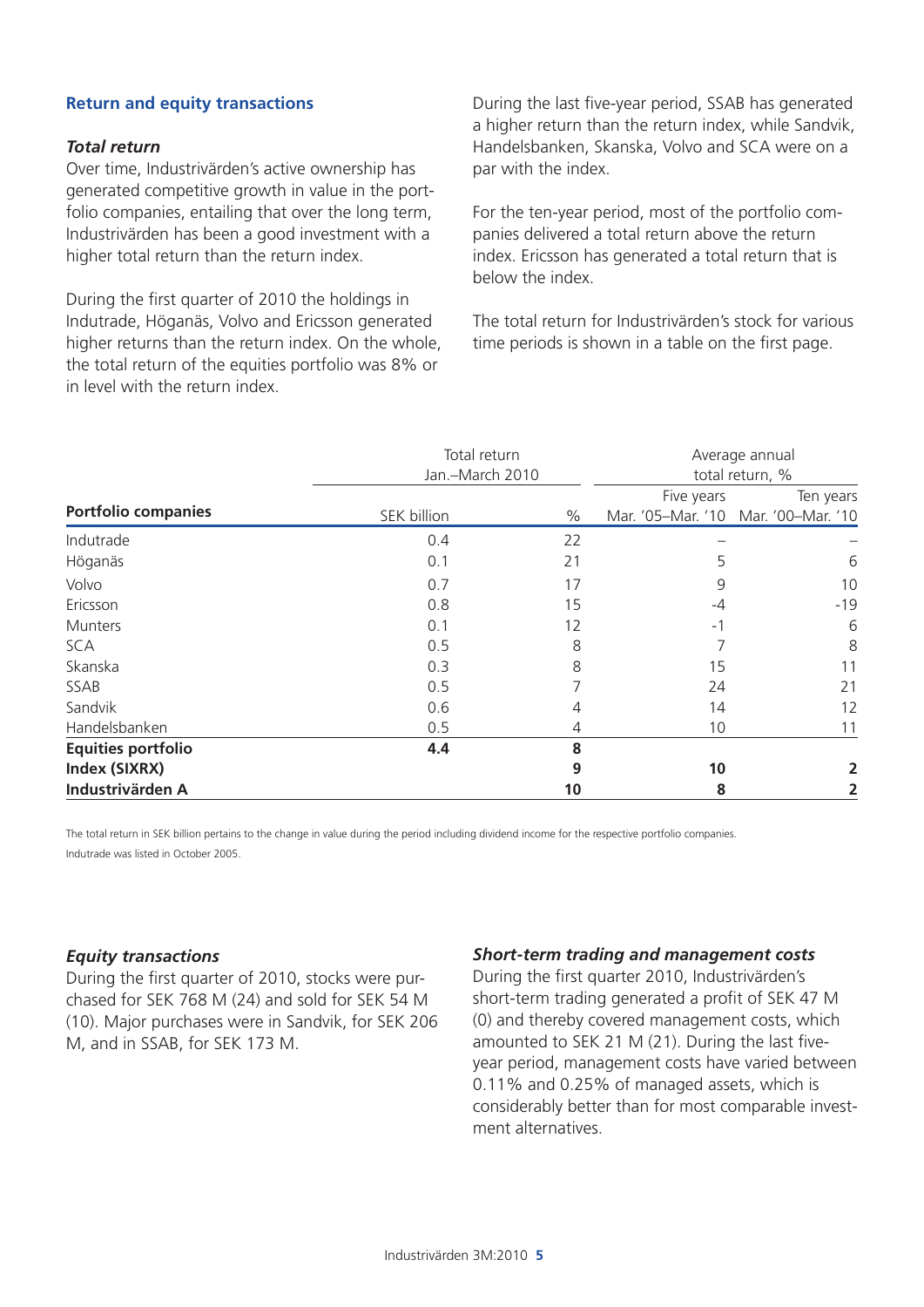### **Active ownership in the portfolio companies**

An active ownership perspective fosters a good understanding of the portfolio companies' business, operating environment and ongoing development. By contributing to value creation in the portfolio companies, the value of the assets increases at the same time that Industrivärden's equities risk decreases. Work is conducted in a structured manner with the knowledge, involvement and influence that is required to exercise high-quality active ownership.

### **Overarching ownership focus in 2010**

- Capacity adjustments and cost-cutting.
- Optimal capital structure.
- Ensure that long-term growth plans are maintained.
- Evaluation of possible growth investments.

Following is a general description of Industrivärden's investment cases as well as strategic options and activities.

### **Handelsbanken**

*A decentralized branch operation with local customer responsibility leads to high customer satisfaction and good profitability.* www.handelsbanken.com

- Consistently applied business model.
- Organic growth in home markets in the Nordic countries and the UK.
- Strong financial position and strengthened market position in a turbulent environment.

### **SANDVIK**

*Through a niche focus and a strong R&D profile, Sandvik has established a world-leading position in materials technology with products primarily for the manufacturing and mining industries.* www.sandvik.com

- Consolidation of completed acquisitions.
- Restructuring program for adapting costs and production capacity to the market situation.



*The European leader in hygiene products – with fast-growing brands – and in packaging and forest products. Europe's largest private forest owner.* www.sca.com

- Focus on profitable growth, with strong brands in the hygiene segment.
- $\blacksquare$  Efficiency improvement measures in the packaging operations.
- Extensive restructuring of the product portfolio.

# **SSAB**

*World-leading position in high strength steel sheet niche creates solid base for growth and high profitability.* www.ssab.com

- New market-oriented organization.
- Cost-cutting program has had faster impact than planned.
- The acquisition of IPSCO's North American steel mills and future capacity investments in North America are strengthening SSAB's position as a leading producer of quenched steels and are enabling continued global expansion.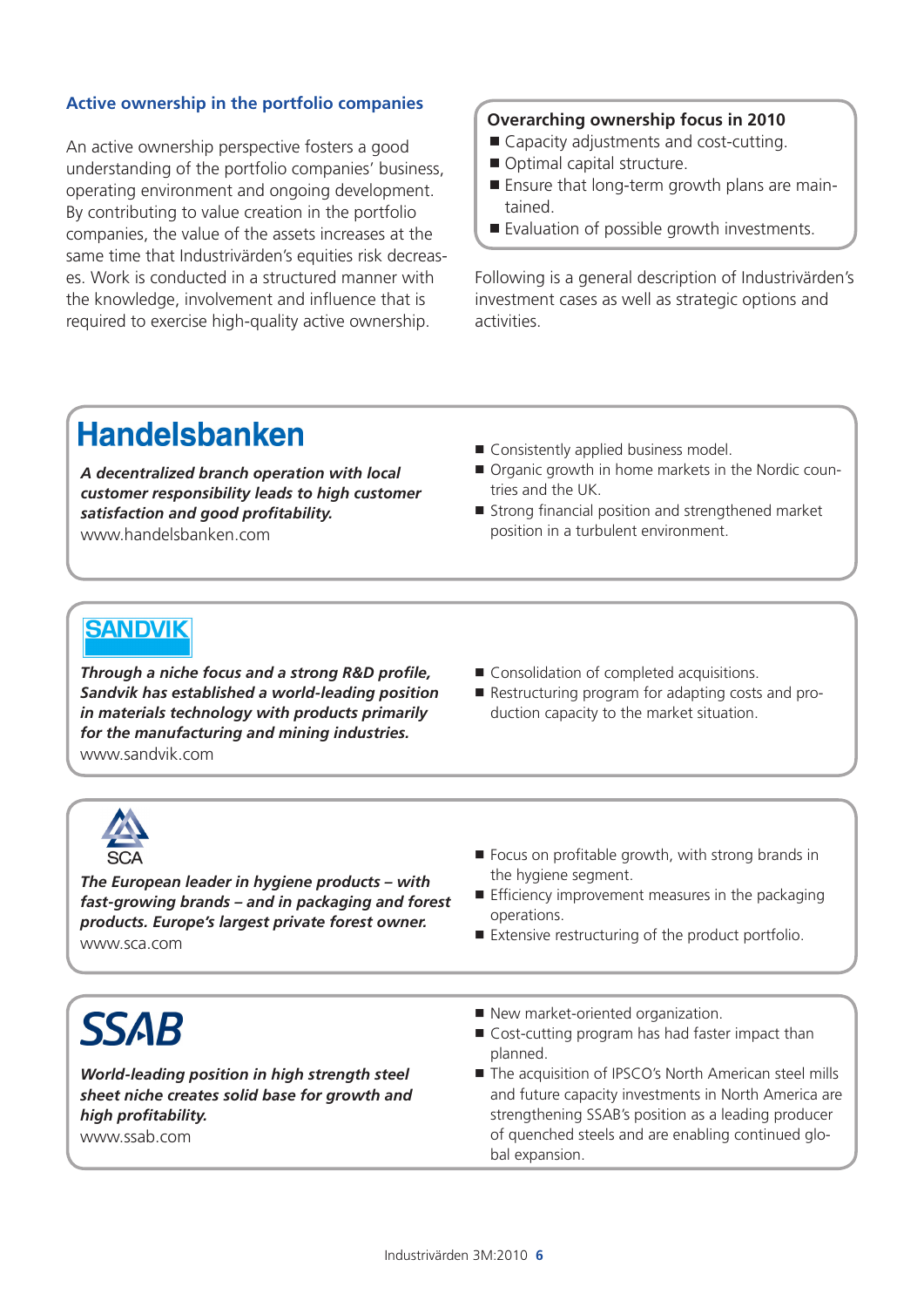### ERICSSON &

*The market's largest and most profitable supplier of mobile telecom infrastructure, with a leading position in telecom development.*  www.ericsson.com

- Strong position ahead of operators' investments in the next generation of telecom systems (LTE).
- Favorable growth in the Services business.
- The acquisition of Nortel's U.S. mobile systems business, together with central customer contracts, has made the company the market leader also in North America.

## VOIVO

*Through innovative, customer-adapted product development and high quality, the company has a world-leading position in commercial transport solutions.* 

www.volvogroup.com

### $\blacksquare$  Strong position with acquisition-driven expansion in for example Asia.

■ Strong adaptation of operating costs to lower demand.

### **SKANSKA**

*Unique turnkey know-how in construction combined with a process focus has created a leading construction services company with world-class value-creating project development.*

www.skanska.com

#### **Effective construction operations generate good cash** flows. Proven model for value-creating project development

■ Strategic focus on environmentally adapted and energy-efficient solutions.

# **III** Indutrade

*The combination of sales of industrial consumables and good organic growth with a highly refined model for acquisition-based growth has resulted in impressive profitability growth.*

www.indutrade.com

- Continuous company acquisitions.
- Decentralized business model
- Establishment in new geographic markets.
- Strengthened position in energy segment.

## **Höganäs 地**

*Market leader in the growing niche of metal powders, used primarily for component manufacturing in the automotive industry.*

www.hoganas.com

- Strong focus on collaboration with customers on development of new components.
- Acquisition of powders business in the U.S.
- $\blacksquare$  Strong measures have reduced working capital.

# **Munters**

*Global leader in energy efficient air treatment solutions and restoration services.* www.munters.com

- Strong global position in selected niches.
- Comprehensive service offering in water and fire damage restoration.
- Organic and acquisition-driven growth through gradual broadening of product and service portfolio.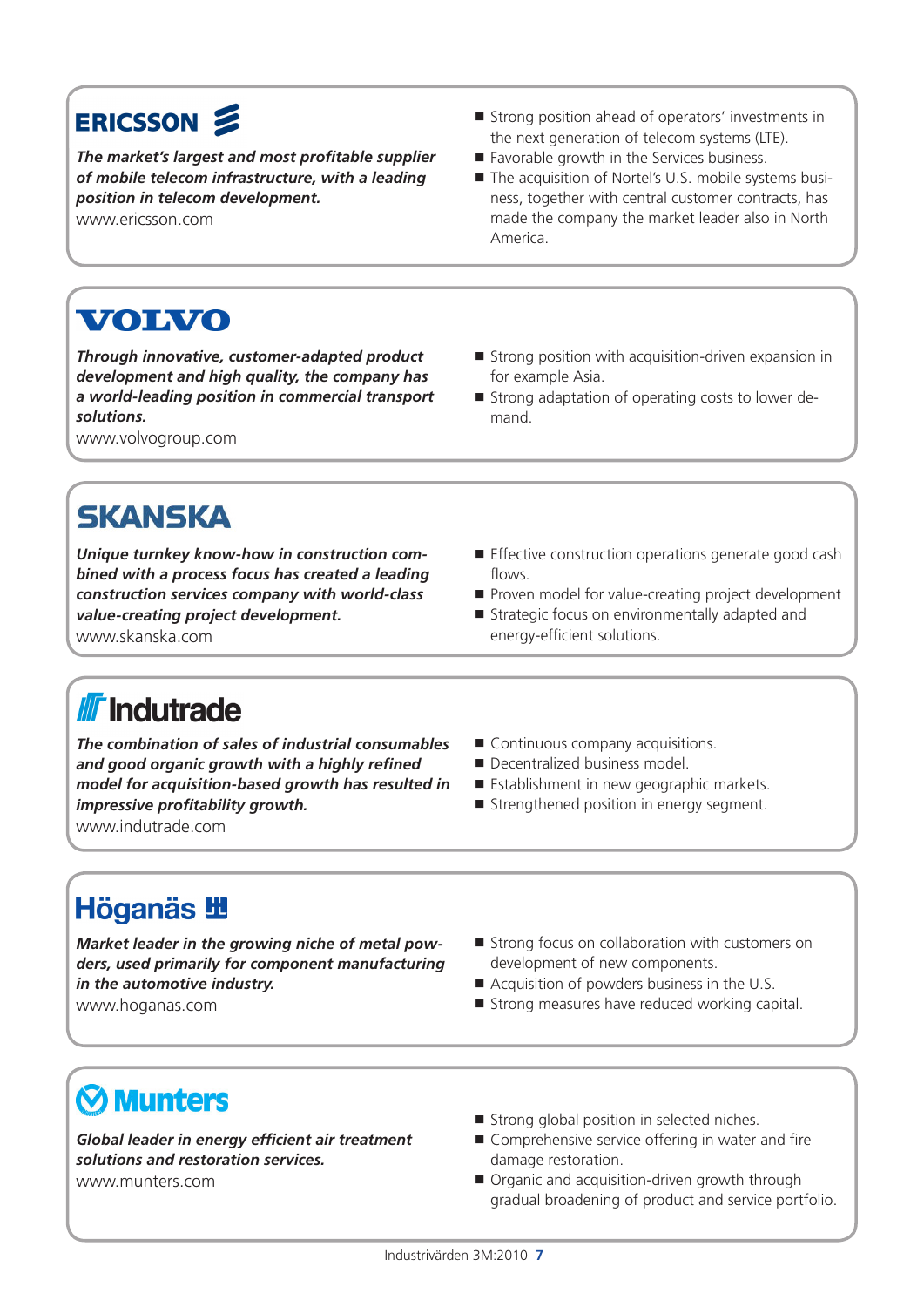### **Other information**

### *Annual General Meeting and dividend*

The 2010 Annual General Meeting will be held at 2 p.m. on Wednesday, May 5, 2010, at the Grand Hotel, Vinterträdgården room. The Board has proposed a dividend of SEK 3.00 per share (4.50), and May 10, 2010, as the record date.

### *Accounting policies*

This interim report has been prepared in accordance with IAS 34 Interim Financial Reporting. The consolidated financial statements have been prepared in accordance with International Financial Reporting Standards (IFRS) as endorsed by the EU, and the Swedish Annual Accounts Act. The Parent Company's financial statements have been prepared in accordance with RFR 2.3, Accounting for Legal Entities, and the Swedish Annual Accounts Act. Starting on January 1, 2010, the Parent Company also applies the revised IAS 1 Presentation of Financial Statements. This change has affected the Parent Company's accounting retrospectively and entails that income and expenses that were previously reported directly against shareholders' equity are now reported in a separate statement directly after the income statement. The Parent Company also applies a new accounting policy pertaining to the reporting of associate companies, following an amendment to Ch. 4 § 14b of the Swedish Annual Accounts Act. Associated companies are now measured at fair value also by the Parent Company. Other new or revised IFRSs as well as IFRIC interpretations have not had any effect on the Group's or Parent Company's results of operations or financial position.

### *Reporting of convertible loan*

The convertible loan, which was issued in euros, consists of two components: a debt component and an option component. The debt component is reported at amortized cost using the effective interest method, in accordance with IAS 39. The option component is reported as a liability in accordance with an IFRIC pronouncement, since the currency is different from the functional currency. In accordance with IAS 39, the option is measured on a continuous basis at fair value through profit or loss. Transaction costs are allocated over the term of the loan and are included in change in value in the income statement.

*Reporting of assets and liabilities in foreign currency* Assets and liabilities in foreign currency are subject to translation in accordance with the rules of IAS 21 and are restated at the exchange rate in effect on the balance sheet date at the end of each reporting period.

### *Risks and uncertainties*

The dominant risk in Industrivärden's business is share price risk, i.e., the risk of a decrease in value caused by changes in share prices. A 1% change in the share price of the holdings in the equities portfolio as per March 31, 2010, would have affected the market value by approximately +/– SEK 600 M.

### *Related party transactions*

No transactions have taken place between Industrivärden and related parties that have materially affected the Company's position or result of operations for the first quarter of 2010, except for the receipt of dividend income from the associated company SSAB.

Stockholm, April 8, 2010

*Anders Nyrén, President and CEO*

#### *Decisions at Extraordinary General Meeting*

An Extraordinary General Meeting on February 12, 2010, resolved to approve the Board's decision of January 12, 2010, that the convertible bonds raised by the company, with a nominal value of EUR 500,000,000 shall carry entitlement to conversion to Class C shares in the company.

In addition, the EGM resolved, in accordance with the Board's proposal, to change the limits relating to the share capital in Industrivärden's Articles of Association.

### *2009 Annual Report and new website*

Industrivärden's 2009 Annual Report was published on February 25, 2010, and can be downloaded from the company's website or ordered from the company.

In February, Industrivärden unveiled its new website.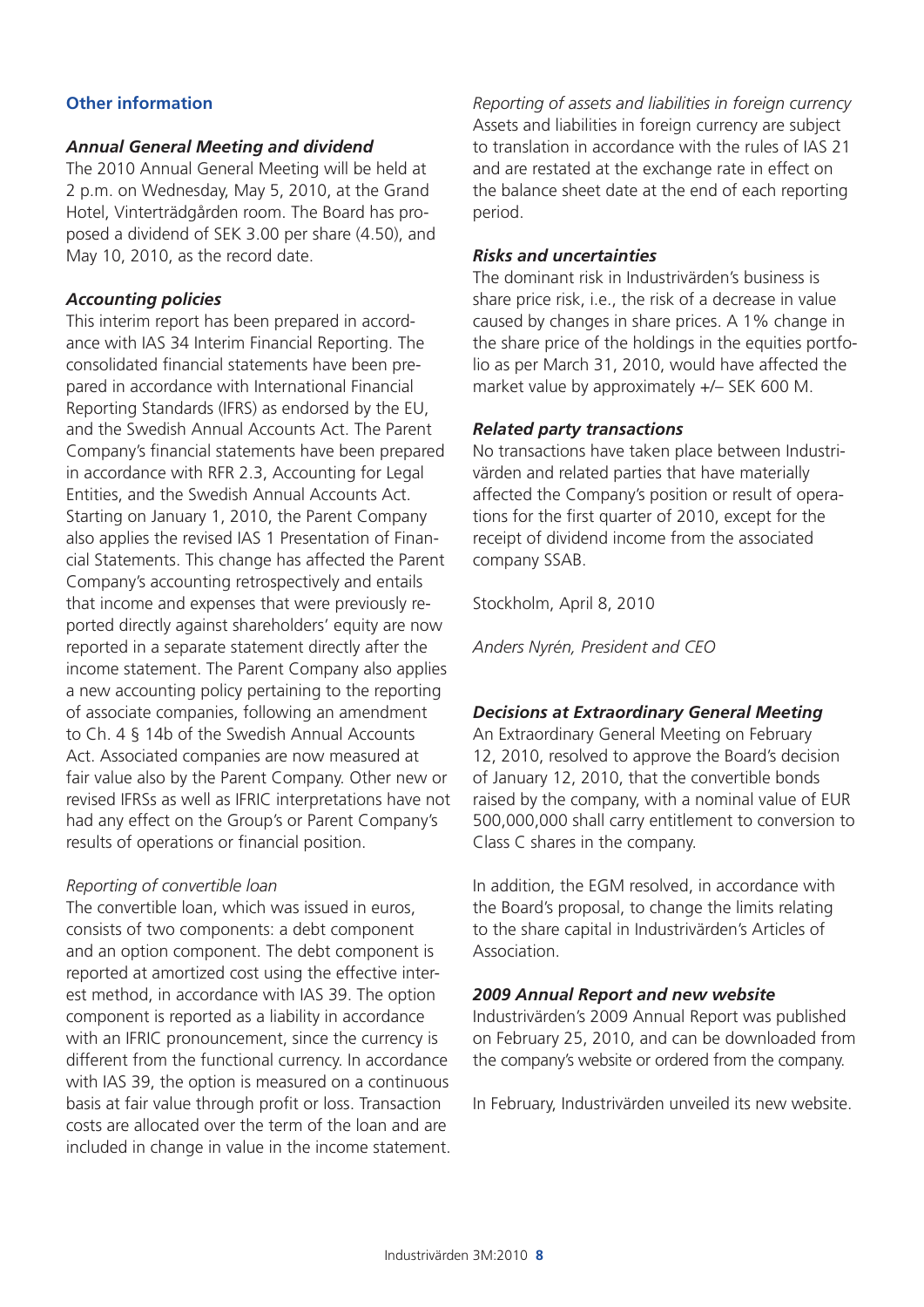### *Auditors' Review Report*

We have reviewed the interim report for AB Industrivärden (publ) for the period January 1–March 31, 2010. The Board of Directors and President are responsible for the preparation and presentation of this interim report in accordance with the Annual Accounts Act and IAS 34. Our responsibility is to express a conclusion on this interim report based on our review.

We conducted our review in accordance with the Swedish standard for such reviews, SÖG 2410 – Review of Interim Financial Information Performed by the Independent Auditor of the Entity. A review consists of making inquiries, primarily of persons responsible for financial and accounting matters, and applying analytical and other review procedures. A review is substantially less in scope than an audit conducted in accordance with Standards on Auditing in Sweden (RS) and other generally accepted auditing practices. The procedures performed in a review do not enable us to obtain a level of assurance that would make us aware of all significant matters that might be identified in an audit. Therefore, the conclusion expressed based on a review does not give the same level of assurance as a conclusion expressed based on an audit.

Based on our review, nothing has come to our attention that causes us to believe that the interim report is not prepared, in all material respects, in accordance with the Annual Accounts Act and IAS 34.

Stockholm, April 8, 2010

PricewaterhouseCoopers AB *Anders Lundin Authorized Public Accountant*

### *Further information*

Visit Industrivärden's website: www.industrivarden.net.

#### *Contact information*

Anders Nyrén, President and CEO, tel. +46-8-666 64 00 Sverker Sivall, IRO, tel. +46-8-666 64 19 Carl-Olof By, Executive Vice President, tel. +46-8-666 64 00 Martin Hamner, CFO, tel. +46-8-666 64 00

Industrivärden's complete contact information can be found on page 12.

### *Ticker codes*

INDUC SS in Blomberg INDUc.ST in Reuters

### *Publication*

The information provided in this interim report is such that AB Industrivärden (publ) is obligated to publish pursuant to the Securities Market Act and/or the Financial Instruments Trading Act. Submitted for publication at 9 a.m. on April 8, 2010.

### *Financial calendar 2010*

2010 Annual General Meeting: May 5, at 2 p.m. Interim report January–June: July 5 Interim report January–September: October 5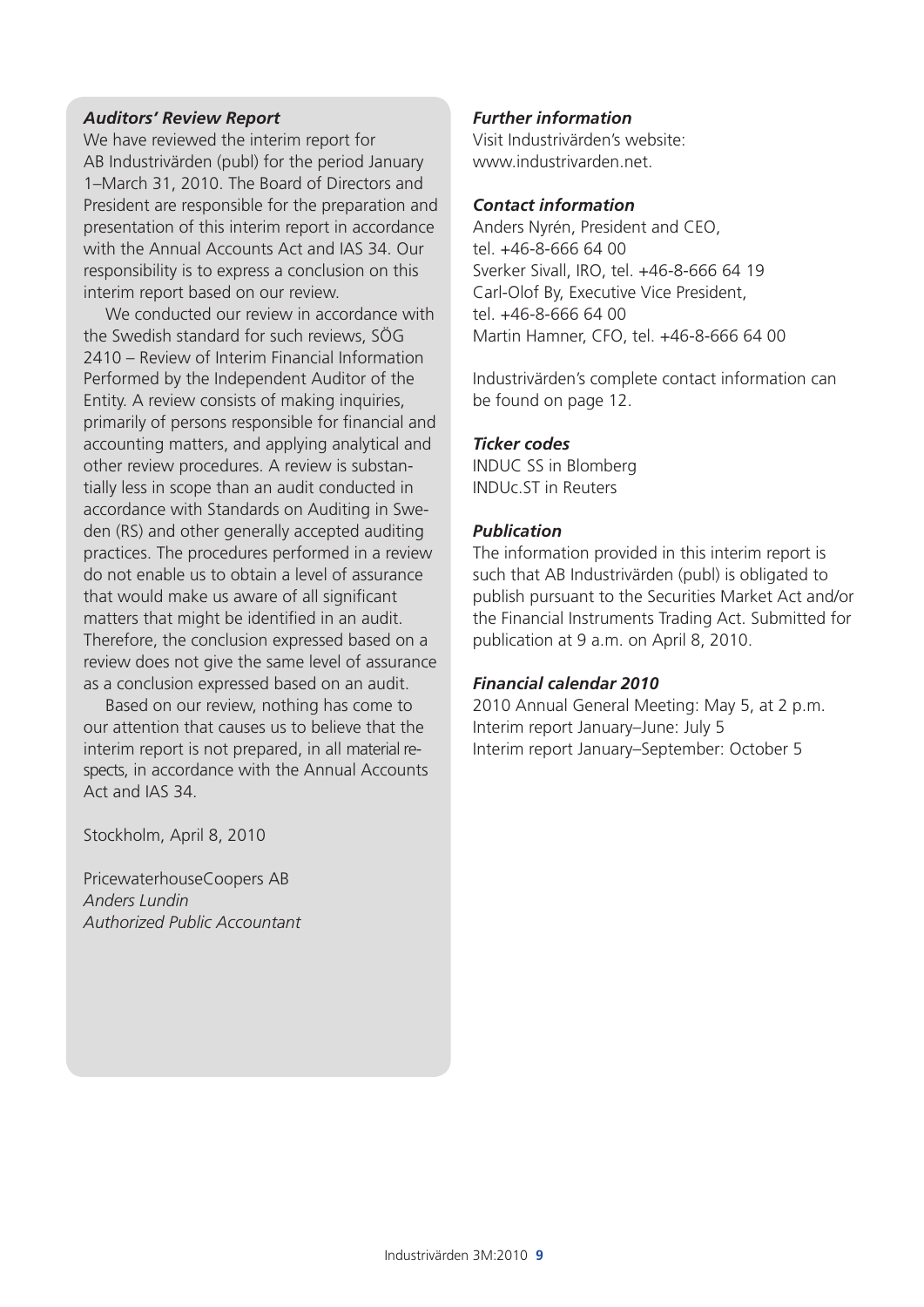### **Industrivärden Group**

|                                                    | 2010       | 2009       | 2009      |
|----------------------------------------------------|------------|------------|-----------|
| SEK M                                              | Jan.-March | Jan.-March | Jan.-Dec. |
| <b>Income statement</b>                            |            |            |           |
| Dividend income from stocks                        | 53         |            | 1,871     |
| Change in value of stocks and other                | 4,107      | $-605$     | 19,307    |
| Other income and expenses*                         | 26         | $-22$      | 14        |
| Operating income                                   | 4,186      | $-627$     | 21,192    |
| Financial items                                    | $-129$     | $-137$     | $-523$    |
| Income after financial items                       | 4,057      | $-764$     | 20,669    |
| Tax                                                |            |            |           |
| Net income for the period                          | 4,057      | $-764$     | 20,669    |
| Earnings per share, SEK                            | 10.50      | $-1.98$    | 53.51     |
| Earnings per share after full conversion           | 10.36      |            |           |
| <b>Statement of comprehensive income</b>           |            |            |           |
| Net income for the period                          | 4,057      | $-764$     | 20,669    |
| Change in hedging reserve                          | -7         | $-35$      | 30        |
| Comprehensive net income for the period            | 4,050      | $-799$     | 20,699    |
| <b>Balance sheet</b> as per end of period          |            |            |           |
| Equities                                           | 58,632     | 34,097     | 53,548    |
| Other non-current assets                           | 220        | 98         | 25        |
| Total non-current assets                           | 58,852     | 34,195     | 53,573    |
| Short-term equity investments**                    | 145        | 74         | 128       |
| Cash and cash equivalents                          | 1,252      | 776        | 0         |
| Other current assets                               | 1,634      | 22         | 89        |
| Total current assets                               | 3,031      | 872        | 217       |
| Total assets                                       | 61,883     | 35,067     | 53,790    |
| Shareholders' equity                               | 46,594     | 22,784     | 42,544    |
| Non-current interest-bearing liabilities           | 11,966     | 9,331      | 8,513     |
| Non-current noninterest-bearing liabilities***     | 778        | 15         | 13        |
| Total non-current liabilities                      | 12,744     | 9,346      | 8,526     |
| Current interest-bearing liabilities               | 2,143      | 2,473      | 2,330     |
| Other liabilities                                  | 402        | 464        | 390       |
| Total current liabilities                          | 2,545      | 2,937      | 2,720     |
| Total shareholders' equity and liabilities         | 61,883     | 35,067     | 53,790    |
| <b>Cash flow</b>                                   |            |            |           |
| Cash flow from operating activities                | $-89$      | $-131$     | 1,341     |
| Cash flow from investing activities                | $-715$     | $-18$      | 440       |
| Cash flow from financing activities****            | 2,138      | $-171$     | $-2,877$  |
| Cash flow for the period                           | 1,334      | $-320$     | $-1,096$  |
| Exchange difference in cash and cash equivalents   | $-82$      |            |           |
| Cash and cash equivalents at the end of the period | 1,252      | 776        | 0         |

\* Including short-term trading and management costs.

\*\* Including Hemtex, for which the change in value is included in short-term trading.

\*\*\* Of which, the option portion of the convertible loan, totaling SEK 752 M, which amounted to SEK 383 M at the time of issue.

\*\*\*\* Of which, dividend of SEK 1,738 M paid to the shareholders in 2009.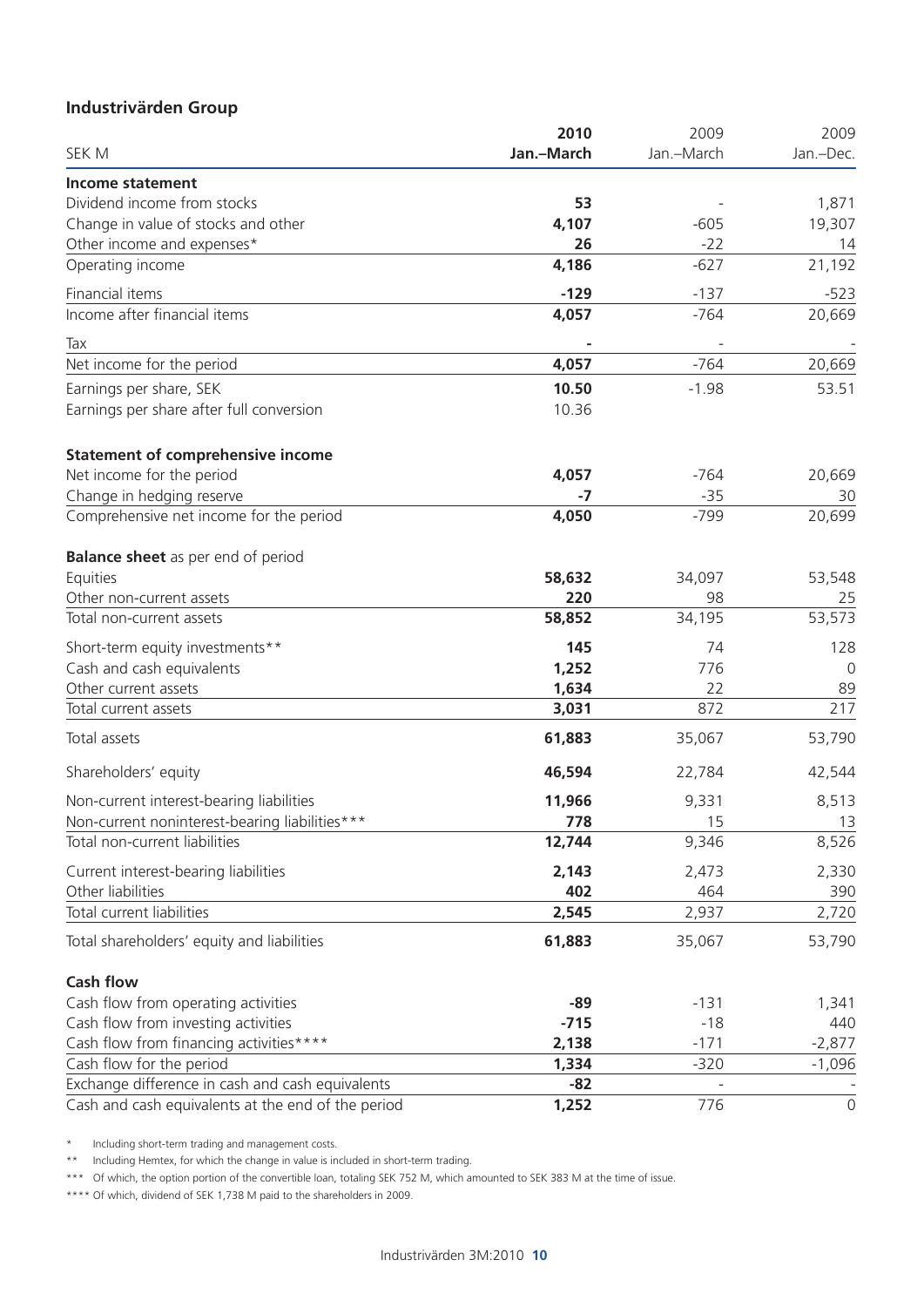|                                                    | 2010       | 2009       | 2009      |  |
|----------------------------------------------------|------------|------------|-----------|--|
| SEK M                                              | Jan.-March | Jan.-March | Jan.-Dec. |  |
| Changes in shareholders' equity                    |            |            |           |  |
| Opening shareholders' equity as per balance sheet  | 42,544     | 23,583     | 23,583    |  |
| Comprehensive net income for the period            | 4,050      | -799       | 20,699    |  |
| Dividend                                           |            |            | $-1,738$  |  |
| Closing shareholders' equity as per balance sheet  | 46,594     | 22,784     | 42,544    |  |
| Key data as per the end of the period              |            |            |           |  |
| Shareholders' equity per share, SEK                | 121        | 59         | 110       |  |
| Share price (Class A), SEK                         | 97         | 59         | 88        |  |
| Share price (Class C), SEK                         | 92         | 52         | 82        |  |
| Number of shares (thousands)*                      | 386,271    | 386,271    | 386,271   |  |
| Interest-bearing net debt at the end of the period |            |            |           |  |
| Cash and cash equivalents                          | 1,252      | 776        | 0         |  |
| Interest-bearing receivables                       | 1,705      | 73         | 77        |  |
| Non-current interest-bearing liabilities**         | 11,966     | 9,331      | 8,513     |  |
| Current interest-bearing liabilities               | 2,143      | 2,473      | 2,330     |  |
| Interest-bearing net debt                          | 11,152     | 10,955     | 10,766    |  |

\* Number of shares after full conversion (thousands), 430,539.

\*\* Of which, the convertible loan, totaling SEK 4,423 M.

### **Industrivärden - Parent Company**

|                                                                                 | 2010       | 2009       | 2009      |
|---------------------------------------------------------------------------------|------------|------------|-----------|
| SEK M                                                                           | Jan.-March | Jan.-March | Jan.-Dec. |
| Income statement                                                                |            |            |           |
| Operating income*                                                               | 2,752      | $-1,115$   | 11,373    |
| Income after financial items                                                    | 2,635      | $-1,238$   | 10,901    |
| Net income for the period                                                       | 2,635      | $-1,238$   | 10,901    |
| <b>Statement of comprehensive income</b>                                        |            |            |           |
| Net income for the period                                                       | 2,635      | $-1,238$   | 10,901    |
| Change in hedging reserve                                                       | -7         | $-35$      | 30        |
| Comprehensive net income for the period                                         | 2,628      | $-1,273$   | 10,931    |
| <b>Balance sheet</b> at the end of the period                                   |            |            |           |
| Non-current assets**                                                            | 47,951     | 33,207     | 44,078    |
| Current assets                                                                  | 3,024      | 1,495      | 223       |
| Total assets                                                                    | 50,975     | 34,702     | 44,301    |
| Shareholders' equity**                                                          | 36,394     | 23,300     | 33,766    |
| Non-current liabilities                                                         | 11,733     | 8,331      | 7,513     |
| Current liabilities                                                             | 2,848      | 3,071      | 3,022     |
| Total shareholders' equity and liabilities                                      | 50,975     | 34,702     | 44,301    |
| Operating income includes dividend income from shares, totaling                 | 53         |            | 1,095     |
| Effect of changed accounting policies regarding associated companies<br>$\star$ |            | $-2,283$   | 1,931     |
| ** Effect of changed accounting policies regarding associated companies         |            | 570        | 4,784     |